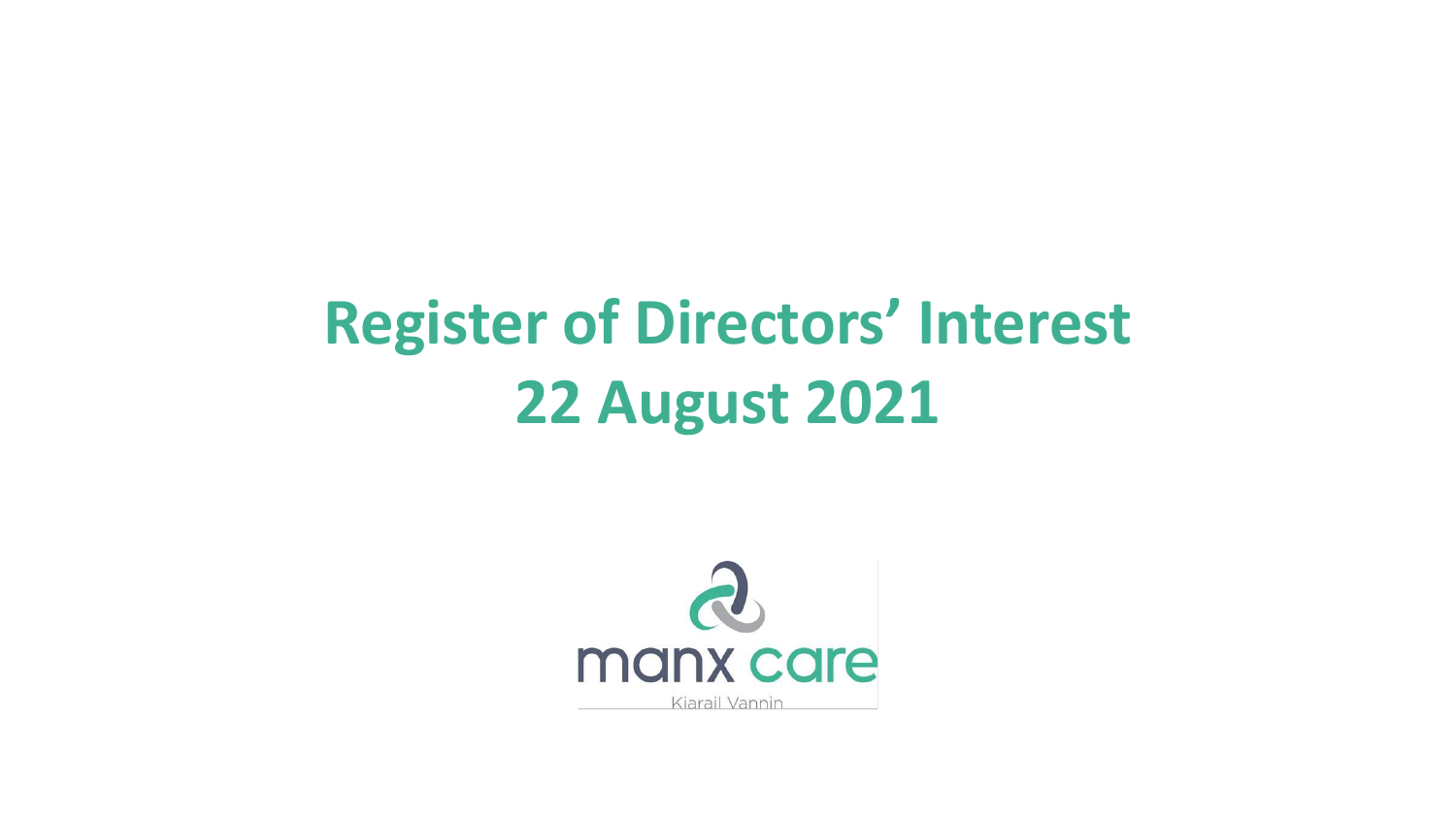| Name:              | Position within, or<br>relationship with Manx<br>Care:                               | <b>Type of Interest</b>                        | Description of Interest (including for indirect<br>Interests, details of the relationship with the person<br>who has the interest)                                        | Date interest relates |               | Is the interest direct<br>or indirect? |                 |
|--------------------|--------------------------------------------------------------------------------------|------------------------------------------------|---------------------------------------------------------------------------------------------------------------------------------------------------------------------------|-----------------------|---------------|----------------------------------------|-----------------|
|                    |                                                                                      |                                                |                                                                                                                                                                           | From                  | To            | <b>Direct</b>                          | <b>Indirect</b> |
| Andrew Foster      | Chair                                                                                | Other interest                                 | Remunerated Non-Executive Director of Health Education England which<br>has an indirect bearing on clinical education and training on the Isle of Man                     | <b>Nov-19</b>         | <b>Nov-23</b> | X                                      |                 |
| Andrew Foster      | Chair                                                                                | Other interest                                 | Unremunerated Trustee of ENT UK                                                                                                                                           | Jul-20                |               | X                                      |                 |
| lAndrew Foster     | Chair                                                                                | Other interest                                 | Unremunerated President of the Global Training and Education Centre at<br>WWL NHS FT. May be used by Manx Care for international recruitment                              | $Oct-19$              |               | X                                      |                 |
| Sarah Pinch        | Non-Executive Director                                                               | <b>Direct Financial Interests</b>              | Managing Director, Sarah Pinch Limited T/A Pinch Point Communications,<br>consultancy provider for many NHS organisations in England                                      | $Jan-13$              |               | X                                      |                 |
| Sarah Pinch        | Non-Executive Director                                                               | Direct Non Financial Professional Interest     | Chair of The Taylor Bennett Foundation, a charity supporting BAME young<br>people into careers in PR and Communications                                                   | Oct-17                |               | X                                      |                 |
| Sarah Pinch        | Non-Executive Director                                                               | Direct Non-Financial Personal                  | Independent Advisor to the Senedd, chair of REMCOM                                                                                                                        | <b>Nov-18</b>         |               | $\mathbf{x}$                           |                 |
| Sarah Pinch        | <b>Non-Executive Director</b>                                                        | Direct Non-Financial Personal                  | Trustee of Bristol Students Union, member of REMCOM                                                                                                                       | <b>Nov-20</b>         |               | $\mathbf{x}$                           |                 |
| Katie Kapernaros   | Non-Executive Director                                                               | Direct Non-Financial Professional Interests    | Non - Executive Director, The Property Ombudsman. Remuneration and<br><b>Nominations Committe</b>                                                                         | Jan-19                |               | X                                      |                 |
| Katie Kapernaros   | Non-Executive Director                                                               | Direct Non-Financial Professional<br>Interests | Non - Executive Director, The Pensions Regulator. Remuneration and<br>People Committee.                                                                                   | Apr-20                |               | $\mathbf{x}$                           |                 |
| Katie Kapernaros   | Non-Executive Director                                                               | Direct Non-Financial Professional<br>Interests | Non - Executive Director, Oxford University Hospitals NHS Foundation<br>Trust. Remuneration, Appointments and Audit Committees, Equality and<br>Diversity board champion. | Oct-19                |               | X                                      |                 |
| Katie Kapernaros   | Non-Executive Director                                                               | Direct Non-Financial Professional<br>Interests | Non - Executive Director, BPDTS (Digital supplier to Dept. of Work and<br>Pensions) Remuneration and Nominations Committees.                                              | Feb-19                | Jun-21        | $\mathbf{x}$                           |                 |
| Andy Guy           | Non-Executive Director                                                               | Nothing to declare                             | Nothing to declare                                                                                                                                                        | n/a                   |               | n/a                                    |                 |
| Nigel Wood         | Non-Executive Director                                                               | Indirect Interest                              | Wife is employed by Manx care as a part-time radiographer in the X ray<br>department of Nobles Hospital                                                                   | current               |               |                                        | X               |
| Vanessa Walker     | <b>Non-Executive Director</b>                                                        | Direct Non-Financial Personal Interests        | Member of the Conservative party                                                                                                                                          | current               |               | X                                      |                 |
| lVanessa Walker    | Non-Executive Director                                                               | Direct Non-Financial Professional Interests    | Councillor - East Riding of Yorkshire Council                                                                                                                             | current               |               | X                                      |                 |
| Vanessa Walker     | Non-Executive Director                                                               | Direct Non-Financial Professional Interests    | East Riding of Yorkshire Council - Chair of the Health & Wellbeing Board                                                                                                  | current               |               | X                                      |                 |
| Dr Richard Hillier | Independent Committee<br>Member of the Mental<br><b>Act Legislation</b><br>Committee | Nothing to declare                             | Nothing to declare                                                                                                                                                        | n/a                   |               | n/a                                    |                 |